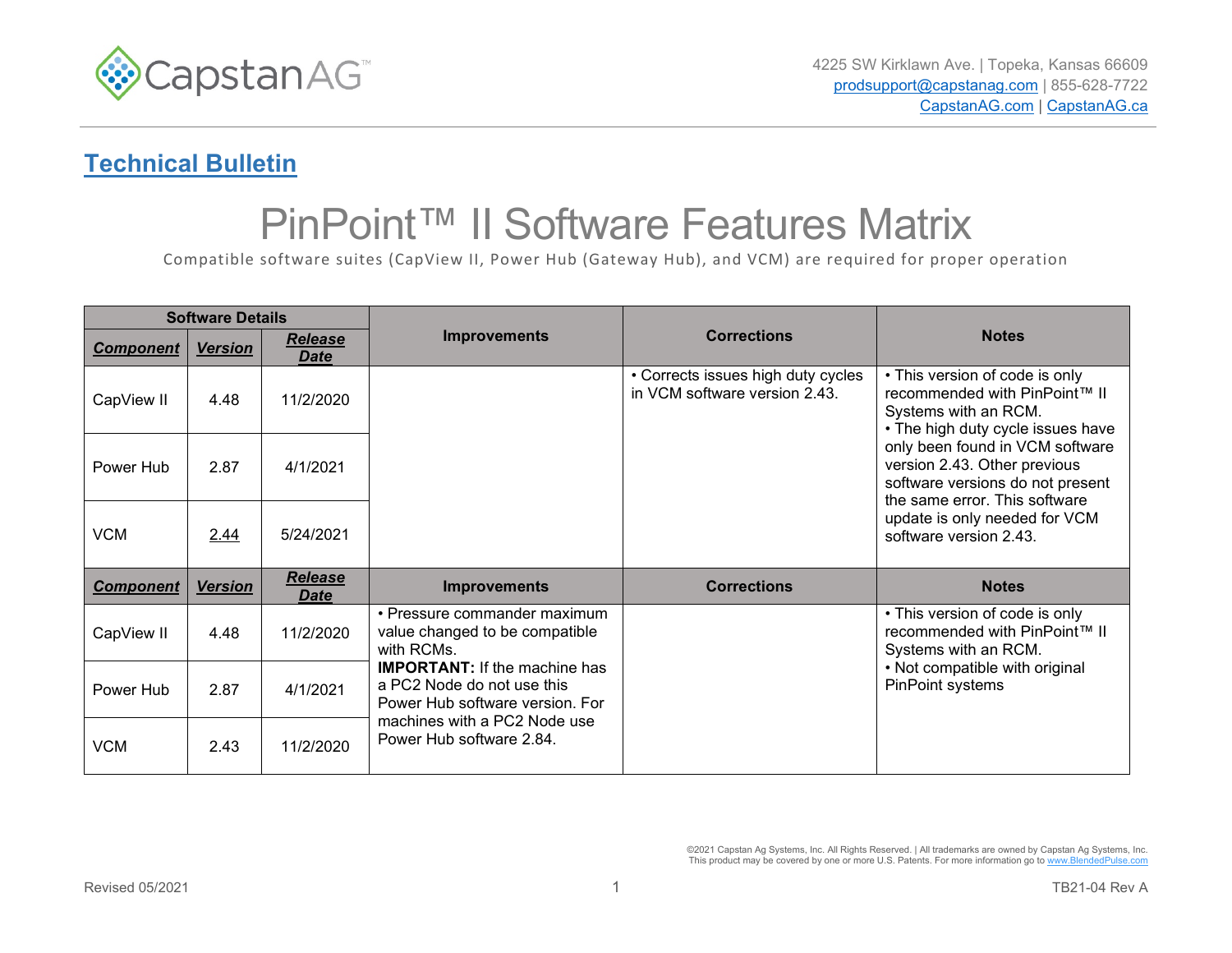

| <b>Software Details</b> |                |                               |                                                                                                                                                                   |                                                                                                                                 |                                                                                  |
|-------------------------|----------------|-------------------------------|-------------------------------------------------------------------------------------------------------------------------------------------------------------------|---------------------------------------------------------------------------------------------------------------------------------|----------------------------------------------------------------------------------|
| <b>Component</b>        | <b>Version</b> | Release<br><b>Date</b>        | <b>Improvements</b>                                                                                                                                               | <b>Corrections</b>                                                                                                              | <b>Notes</b>                                                                     |
| CapView II              | 4.48           | 11/2/2020                     | · Improved compass calibration:<br>Procedure changes-add a 10<br>second wait time before moving<br>• Add an Invalid GPS VTG error<br>message when a GPS is always | • Fixed bugs in determining<br>Gateway hub orientation<br>• Fixed cornering issues<br>• Fixed an error in generating<br>bitmaps | • Not compatible with original<br>PinPoint systems                               |
| Power Hub               | 2.84           | 11/2/2020                     | showing a heading $= 0.0$<br>• Improved compass filters<br>• Improved boundary performance<br>• Changed the ISO filter to                                         |                                                                                                                                 |                                                                                  |
| <b>VCM</b>              | 2.43           | 11/2/2020                     | prevent the Viper error messages<br>from crashing the Gateway hub                                                                                                 |                                                                                                                                 |                                                                                  |
| <b>Component</b>        | <b>Version</b> | Release<br><b>Date</b>        | <b>Improvements</b>                                                                                                                                               | <b>Corrections</b>                                                                                                              | <b>Notes</b>                                                                     |
| CapView II              | 4.27           | 2/7/2020                      | • Improved Compatibility with<br>Raven PC2 Node                                                                                                                   | • Fixed a bug when retrieving<br>maps<br>• Fixed a bug that caused turn                                                         | • Not compatible with original<br>PinPoint systems                               |
| Power Hub               | 2.75           | 2/7/2020                      |                                                                                                                                                                   | compensation issues during<br>compass errors                                                                                    |                                                                                  |
| <b>VCM</b>              | 2.41           | 10/1/2018                     |                                                                                                                                                                   | • Improved pressure commander<br>performance                                                                                    |                                                                                  |
| <b>Component</b>        | <b>Version</b> | <b>Release</b><br><b>Date</b> | <b>Improvements</b>                                                                                                                                               | <b>Corrections</b>                                                                                                              | <b>Notes</b>                                                                     |
| CapView II              | 4.25           | 9/3/2019                      | • New PSI NAV Commander                                                                                                                                           | • Improved GPS lag time issues                                                                                                  | • Not compatible with original                                                   |
| Power Hub               | 2.72           | 9/3/2019                      | Module-Compatibility with<br>Raven RS1 Antenna and PC2                                                                                                            |                                                                                                                                 | PinPoint systems                                                                 |
| <b>VCM</b>              | 2.41           | 10/1/2018                     | Node                                                                                                                                                              |                                                                                                                                 |                                                                                  |
| <b>Component</b>        | <b>Version</b> | Release<br><b>Date</b>        | <b>Improvements</b>                                                                                                                                               | <b>Corrections</b>                                                                                                              | <b>Notes</b>                                                                     |
| CapView II              | 4.18           | 10/1/2018                     |                                                                                                                                                                   | • Improved compass calibration                                                                                                  | • Only necessary if having                                                       |
| Power Hub               | 2.61           | 6/21/2019                     |                                                                                                                                                                   |                                                                                                                                 | compass calibration issues<br>• Not compatible with original<br>PinPoint systems |
| <b>VCM</b>              | 2.41           | 10/1/2018                     |                                                                                                                                                                   |                                                                                                                                 |                                                                                  |

©2021 Capstan Ag Systems, Inc. All Rights Reserved. | All trademarks are owned by Capstan Ag Systems, Inc.<br>This product may be covered by one or more U.S. Patents. For more information go to <u>www.BlendedPulse.com</u>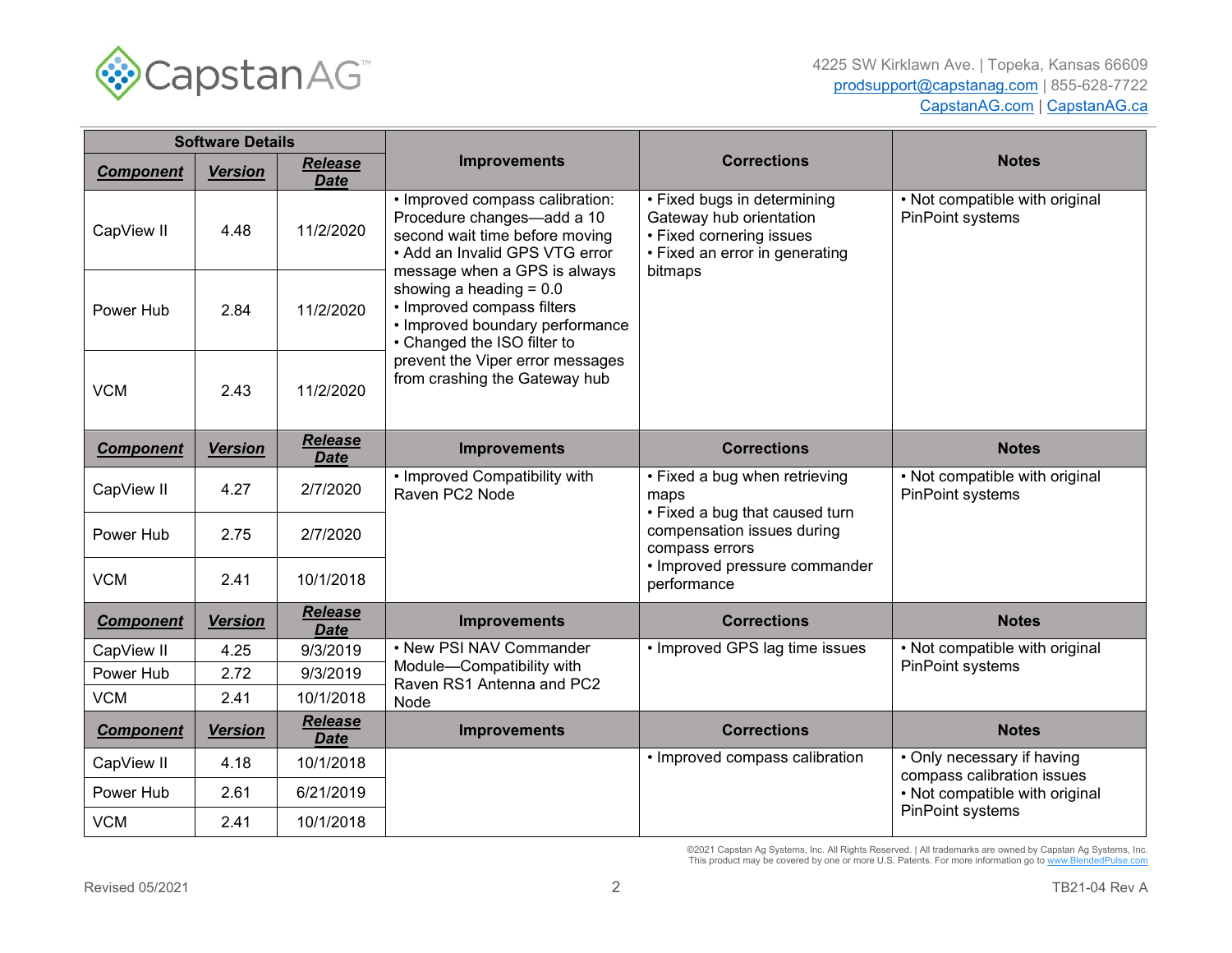

| <b>Software Details</b> |                |                        |                                                                                                                                                                                                                                                                                                                                                                                                      |                                                                                                                          |                                                    |
|-------------------------|----------------|------------------------|------------------------------------------------------------------------------------------------------------------------------------------------------------------------------------------------------------------------------------------------------------------------------------------------------------------------------------------------------------------------------------------------------|--------------------------------------------------------------------------------------------------------------------------|----------------------------------------------------|
| <b>Component</b>        | <b>Version</b> | Release<br><b>Date</b> | <b>Improvements</b>                                                                                                                                                                                                                                                                                                                                                                                  | <b>Corrections</b>                                                                                                       | <b>Notes</b>                                       |
| CapView II              | 4.18           | 10/1/2018              | • All nozzles will show the duty<br>cycle jumping to 10% or 100% for<br>one pulse and then return to the<br>correct duty cycle.<br>• This issue is intermittent and it is<br>likely that machines with the<br>previous software release (Power<br>Hub v 2.55) are or will exhibit the<br>issue. CapstanAG recommends<br>updating the software even if the<br>machine is not exhibiting the<br>issue. |                                                                                                                          | . Not compatible with original<br>PinPoint systems |
| Power Hub               | 2.56           | 12/3/2018              |                                                                                                                                                                                                                                                                                                                                                                                                      |                                                                                                                          |                                                    |
| <b>VCM</b>              | 2.41           | 10/1/2018              |                                                                                                                                                                                                                                                                                                                                                                                                      |                                                                                                                          |                                                    |
| <b>Component</b>        | <b>Version</b> | Release<br><b>Date</b> | <b>Improvements</b>                                                                                                                                                                                                                                                                                                                                                                                  | <b>Corrections</b>                                                                                                       | <b>Notes</b>                                       |
| CapView II              | 4.18           | 10/1/2018              | • Ability to Save Nozzle and<br>System Setup values independent<br>of Location setup to make<br>replacing components easier<br>• 24-Series Valve compatibility<br>without changing the boom<br>configurations<br>• Up to 200 valve capability for<br>larger booms or tighter nozzle<br>spacing                                                                                                       | • Improved overlap control in<br>narrow overlap areas<br>• Faster overlap processing times<br>• Gallon Counter now works | • Not compatible with original<br>PinPoint systems |
| Power Hub               | 2.55           | 10/1/2018              |                                                                                                                                                                                                                                                                                                                                                                                                      | correctly with recirculation<br>systems                                                                                  |                                                    |
| <b>VCM</b>              | 2.41           | 10/1/2018              |                                                                                                                                                                                                                                                                                                                                                                                                      |                                                                                                                          |                                                    |
| <b>Component</b>        | <b>Version</b> | Release<br><b>Date</b> | <b>Improvements</b>                                                                                                                                                                                                                                                                                                                                                                                  | <b>Corrections</b>                                                                                                       | <b>Notes</b>                                       |
| CapView II              | 4.11           | 10/16/2017             | • Makes PinPoint II compatible<br>with AGCO C-Series Sprayers                                                                                                                                                                                                                                                                                                                                        | • Fixes VCM errors to make<br>compatible with AGCO C-Series                                                              | •Not compatible with original<br>PinPoint systems  |
| Power Hub               | 2.48           | 10/16/2017             |                                                                                                                                                                                                                                                                                                                                                                                                      | <b>Machines</b>                                                                                                          | .Not a mandatory update for non-                   |
| <b>VCM</b>              | 2.20           | 1/9/2018               |                                                                                                                                                                                                                                                                                                                                                                                                      |                                                                                                                          | <b>AGCO C-Series machines</b>                      |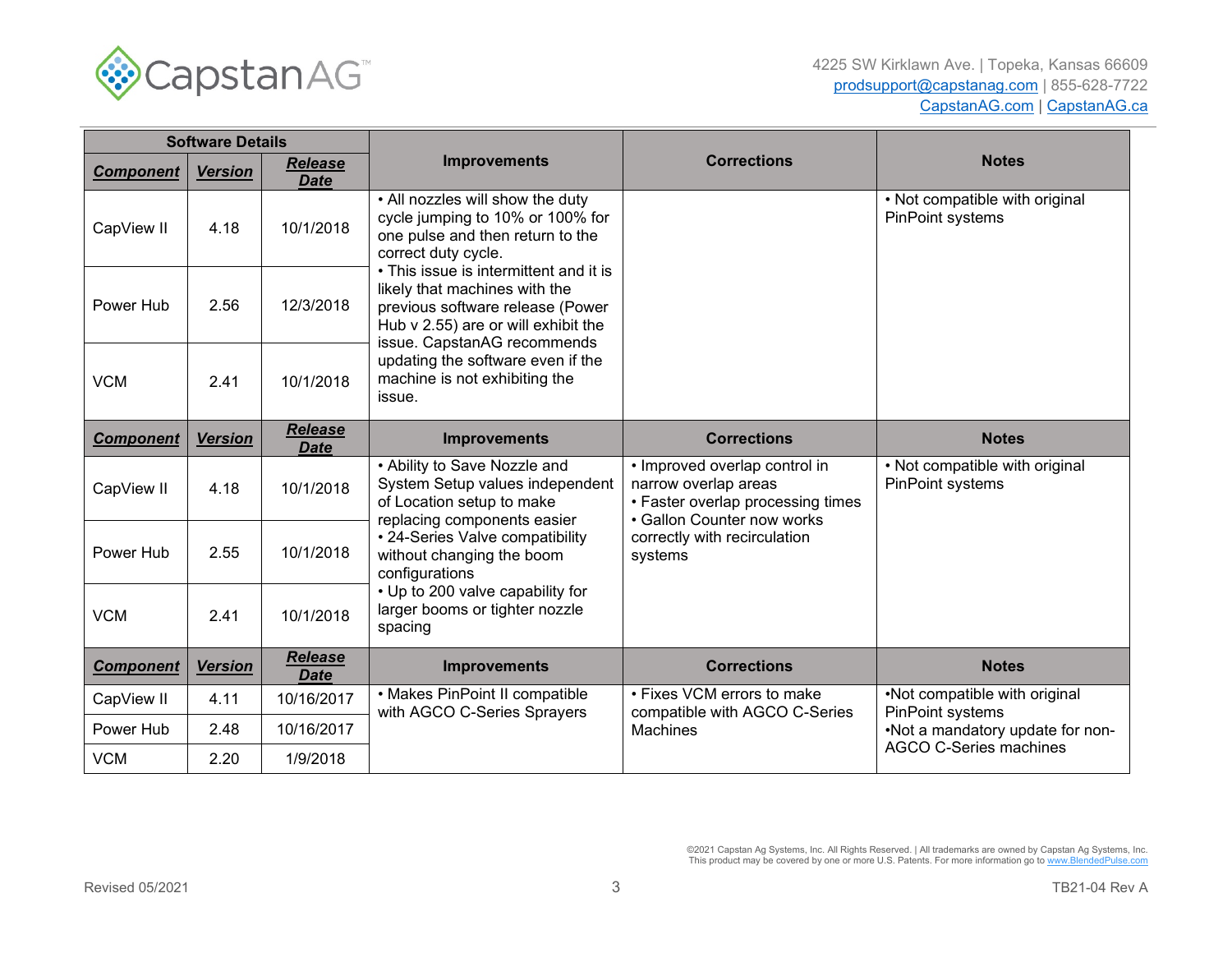

| <b>Software Details</b> |                |                               |                                                                                                                                                                                                                                                                                                                                                                                                                                                                                                                                                                                                                                                    |                                                                                                                                                                                                                                                                                                                                                                                                                  |                                                    |
|-------------------------|----------------|-------------------------------|----------------------------------------------------------------------------------------------------------------------------------------------------------------------------------------------------------------------------------------------------------------------------------------------------------------------------------------------------------------------------------------------------------------------------------------------------------------------------------------------------------------------------------------------------------------------------------------------------------------------------------------------------|------------------------------------------------------------------------------------------------------------------------------------------------------------------------------------------------------------------------------------------------------------------------------------------------------------------------------------------------------------------------------------------------------------------|----------------------------------------------------|
| <b>Component</b>        | <b>Version</b> | <b>Release</b><br><b>Date</b> | <b>Improvements</b>                                                                                                                                                                                                                                                                                                                                                                                                                                                                                                                                                                                                                                | <b>Corrections</b>                                                                                                                                                                                                                                                                                                                                                                                               | <b>Notes</b>                                       |
| CapView II              | 4.11           | 10/16/2017                    | • Makes PinPoint II compatible                                                                                                                                                                                                                                                                                                                                                                                                                                                                                                                                                                                                                     | • Corrects errors in the conversion                                                                                                                                                                                                                                                                                                                                                                              | . Not compatible with original PinPoint            |
| Power Hub               | 2.48           | 10/16/2017                    | with AGCO C-Series Sprayers                                                                                                                                                                                                                                                                                                                                                                                                                                                                                                                                                                                                                        | to Metric Units                                                                                                                                                                                                                                                                                                                                                                                                  | systems                                            |
| <b>VCM</b>              | 2.19           | 10/16/2017                    |                                                                                                                                                                                                                                                                                                                                                                                                                                                                                                                                                                                                                                                    |                                                                                                                                                                                                                                                                                                                                                                                                                  |                                                    |
| <b>Component</b>        | <u>Version</u> | <b>Release</b><br><b>Date</b> | <b>Improvements</b>                                                                                                                                                                                                                                                                                                                                                                                                                                                                                                                                                                                                                                | <b>Corrections</b>                                                                                                                                                                                                                                                                                                                                                                                               | <b>Notes</b>                                       |
| CapView II              | 4.05           | 5/13/2017                     | • Individual Nozzle Boundary<br><b>Control with CapMaps</b><br>• Ability to Pulse at 31 Hz.<br>• Allows up to 250 map uploads at<br>once<br>• Usable with all FAT formatted<br><b>USB thumb drives</b><br>• Spray with USB thumb drives in<br>the back of the CapView II<br>• No power-up delay required<br>after Factory Reset<br>• Faster processing time<br>• Faster scroll bars<br>• 15-Nozzle VCM Compatibility<br>• Ability to set Pump Speed<br>(RPM) Limit<br>• Contact line with QRC code to<br>Website<br>• Expanded Portuguese<br>Language<br>• Advanced Menu Structure<br>• Digital Copy of Manual and<br>Software on USB thumb drives | • Fixes boom resetting preset<br>issue, where a preset temporarily<br>resets itself back on default when<br>selected while in an open field<br>until a different preset is selected<br>followed by reselecting the<br>desired preset<br>• Fixes boundary file corruptions<br>that appear in the CapView II as a<br>data file, which generally refers to<br>a missing file component in the<br>original shapefile | . Not compatible with original PinPoint<br>systems |
| Power Hub               | 2.44           | 11/30/2016                    |                                                                                                                                                                                                                                                                                                                                                                                                                                                                                                                                                                                                                                                    |                                                                                                                                                                                                                                                                                                                                                                                                                  |                                                    |
| <b>VCM</b>              | 2.16           | 11/30/2016                    |                                                                                                                                                                                                                                                                                                                                                                                                                                                                                                                                                                                                                                                    |                                                                                                                                                                                                                                                                                                                                                                                                                  |                                                    |